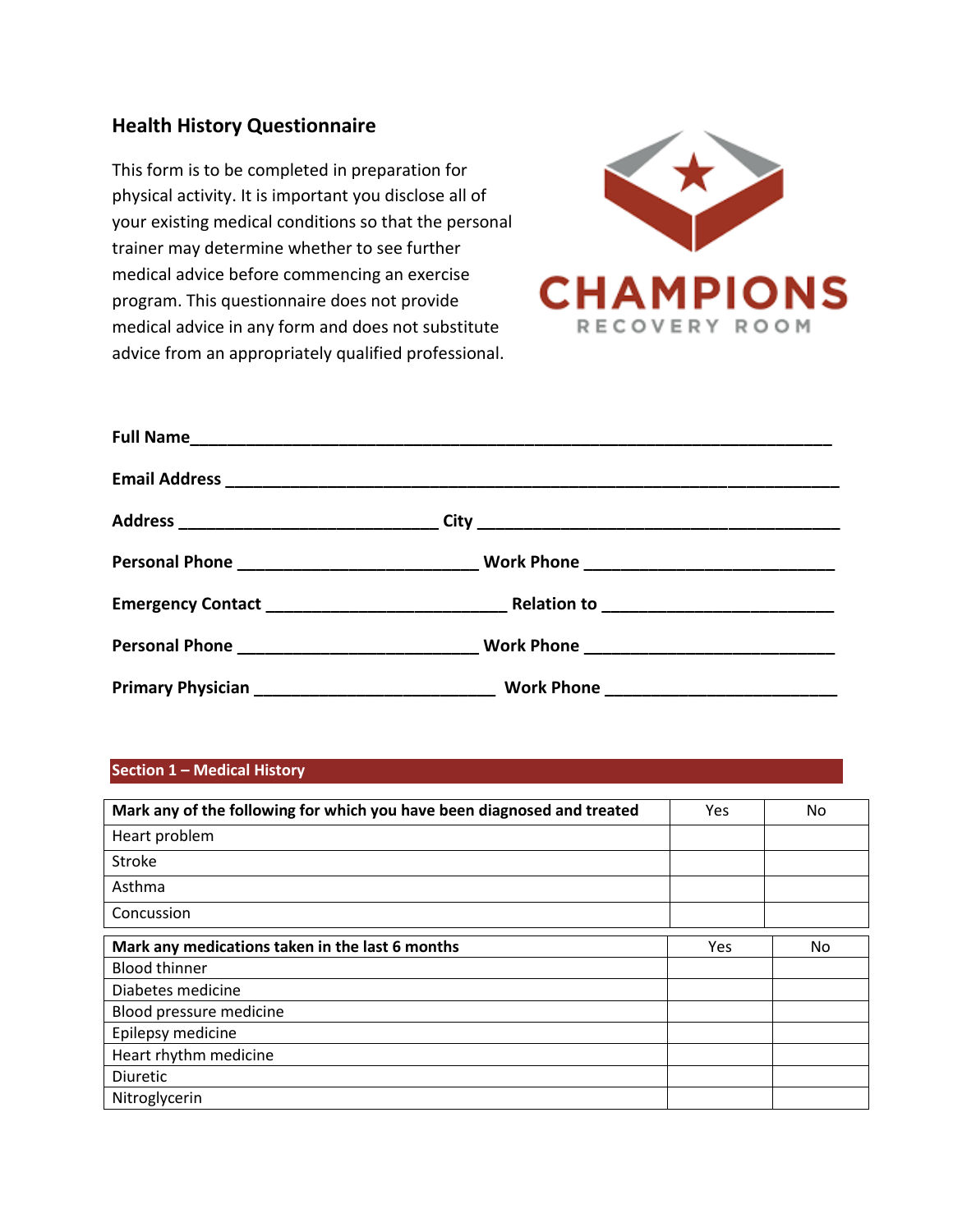| Insulin                              |  |
|--------------------------------------|--|
| Cholesterol medicine                 |  |
| Thyroid medicine                     |  |
| Hormonal replacements                |  |
| Anti-depressants or anxiety medicine |  |

If you are on a medication not listed above, please state the name of the medication and what condition it is for:

Please indicate any surgeries you've had in the past 12 months

Have you ever had back problems, problems with joints, or been diagnosed with arthritis? If yes, describe

Do you have any other medical conditions of health problems which may affect your exercise plan or safety in any way?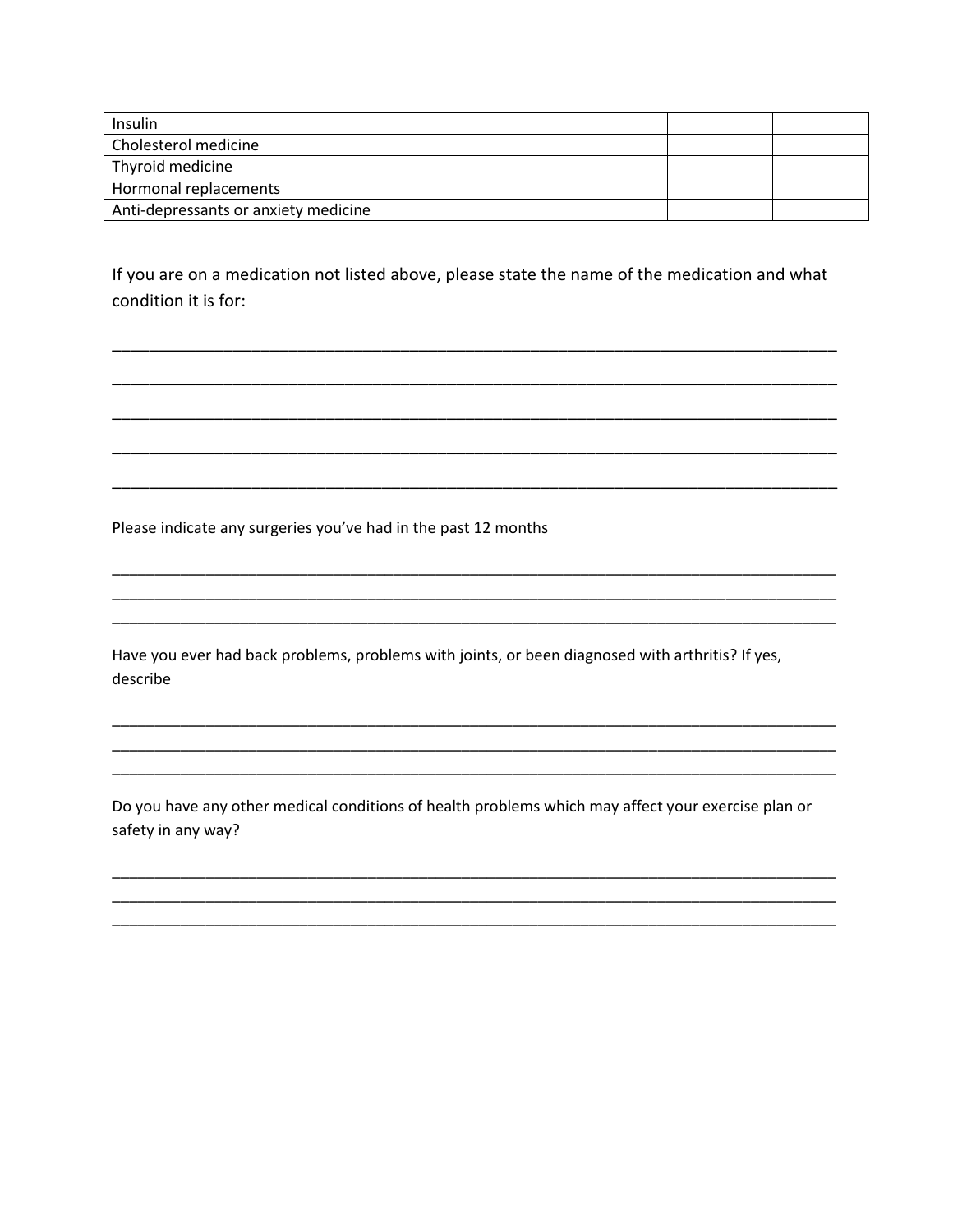## **Section 2 – Cardiopulmonary and Metabolic Symptoms**

|                                                                                 | Yes | Nο |
|---------------------------------------------------------------------------------|-----|----|
| Do you ever get unusually short of breath with very light exertion?             |     |    |
| Do you ever have pain, pressure, tightness in the chest area?                   |     |    |
| Do you regularly have unexplained pain in the abdomen, shoulder, or<br>3.       |     |    |
| arm?                                                                            |     |    |
| Do you ever have dizzy spells or experiencing fainting?<br>4.                   |     |    |
| Do you ever feel skips, palpitations, or runs of fast or slow heart beats<br>5. |     |    |
| in your chest?                                                                  |     |    |
| Has your physician ever told you that you have a heart murmer?<br>6.            |     |    |
| Do you regularly get lower leg pain when you walk that is relieved<br>7.        |     |    |
| with rest?                                                                      |     |    |
| Do you have any joints that often become swollen and painful?<br>8.             |     |    |

If you answered YES to question 8, please explain

## **Section 3 – Cardiopulmonary and Metabolic Disease**

Have you ever had a heart attack, bypass surgery, angioplasty, or been diagnosed with coronary artery disease or other heart diseases such as atrial fibrillation and/or premature ventricular contractions? If yes, please explain

\_\_\_\_\_\_\_\_\_\_\_\_\_\_\_\_\_\_\_\_\_\_\_\_\_\_\_\_\_\_\_\_\_\_\_\_\_\_\_\_\_\_\_\_\_\_\_\_\_\_\_\_\_\_\_\_\_\_\_\_\_\_\_\_\_\_\_\_\_\_\_\_\_\_\_\_\_\_\_\_\_\_\_\_\_ \_\_\_\_\_\_\_\_\_\_\_\_\_\_\_\_\_\_\_\_\_\_\_\_\_\_\_\_\_\_\_\_\_\_\_\_\_\_\_\_\_\_\_\_\_\_\_\_\_\_\_\_\_\_\_\_\_\_\_\_\_\_\_\_\_\_\_\_\_\_\_\_\_\_\_\_\_\_\_\_\_\_\_\_\_ \_\_\_\_\_\_\_\_\_\_\_\_\_\_\_\_\_\_\_\_\_\_\_\_\_\_\_\_\_\_\_\_\_\_\_\_\_\_\_\_\_\_\_\_\_\_\_\_\_\_\_\_\_\_\_\_\_\_\_\_\_\_\_\_\_\_\_\_\_\_\_\_\_\_\_\_\_\_\_\_\_\_\_\_\_

\_\_\_\_\_\_\_\_\_\_\_\_\_\_\_\_\_\_\_\_\_\_\_\_\_\_\_\_\_\_\_\_\_\_\_\_\_\_\_\_\_\_\_\_\_\_\_\_\_\_\_\_\_\_\_\_\_\_\_\_\_\_\_\_\_\_\_\_\_\_\_\_\_\_\_\_\_\_\_\_\_\_\_\_\_ \_\_\_\_\_\_\_\_\_\_\_\_\_\_\_\_\_\_\_\_\_\_\_\_\_\_\_\_\_\_\_\_\_\_\_\_\_\_\_\_\_\_\_\_\_\_\_\_\_\_\_\_\_\_\_\_\_\_\_\_\_\_\_\_\_\_\_\_\_\_\_\_\_\_\_\_\_\_\_\_\_\_\_\_\_ \_\_\_\_\_\_\_\_\_\_\_\_\_\_\_\_\_\_\_\_\_\_\_\_\_\_\_\_\_\_\_\_\_\_\_\_\_\_\_\_\_\_\_\_\_\_\_\_\_\_\_\_\_\_\_\_\_\_\_\_\_\_\_\_\_\_\_\_\_\_\_\_\_\_\_\_\_\_\_\_\_\_\_\_\_

\_\_\_\_\_\_\_\_\_\_\_\_\_\_\_\_\_\_\_\_\_\_\_\_\_\_\_\_\_\_\_\_\_\_\_\_\_\_\_\_\_\_\_\_\_\_\_\_\_\_\_\_\_\_\_\_\_\_\_\_\_\_\_\_\_\_\_\_\_\_\_\_\_\_\_\_\_\_\_\_\_\_\_\_\_ \_\_\_\_\_\_\_\_\_\_\_\_\_\_\_\_\_\_\_\_\_\_\_\_\_\_\_\_\_\_\_\_\_\_\_\_\_\_\_\_\_\_\_\_\_\_\_\_\_\_\_\_\_\_\_\_\_\_\_\_\_\_\_\_\_\_\_\_\_\_\_\_\_\_\_\_\_\_\_\_\_\_\_\_\_

Do you have asthma or any other lung condition? If yes, please explain

Are you insulin an insulin dependent diabetic? No example 2 Yes example 2 Yes example 2 No example 2 Yes example 2 No